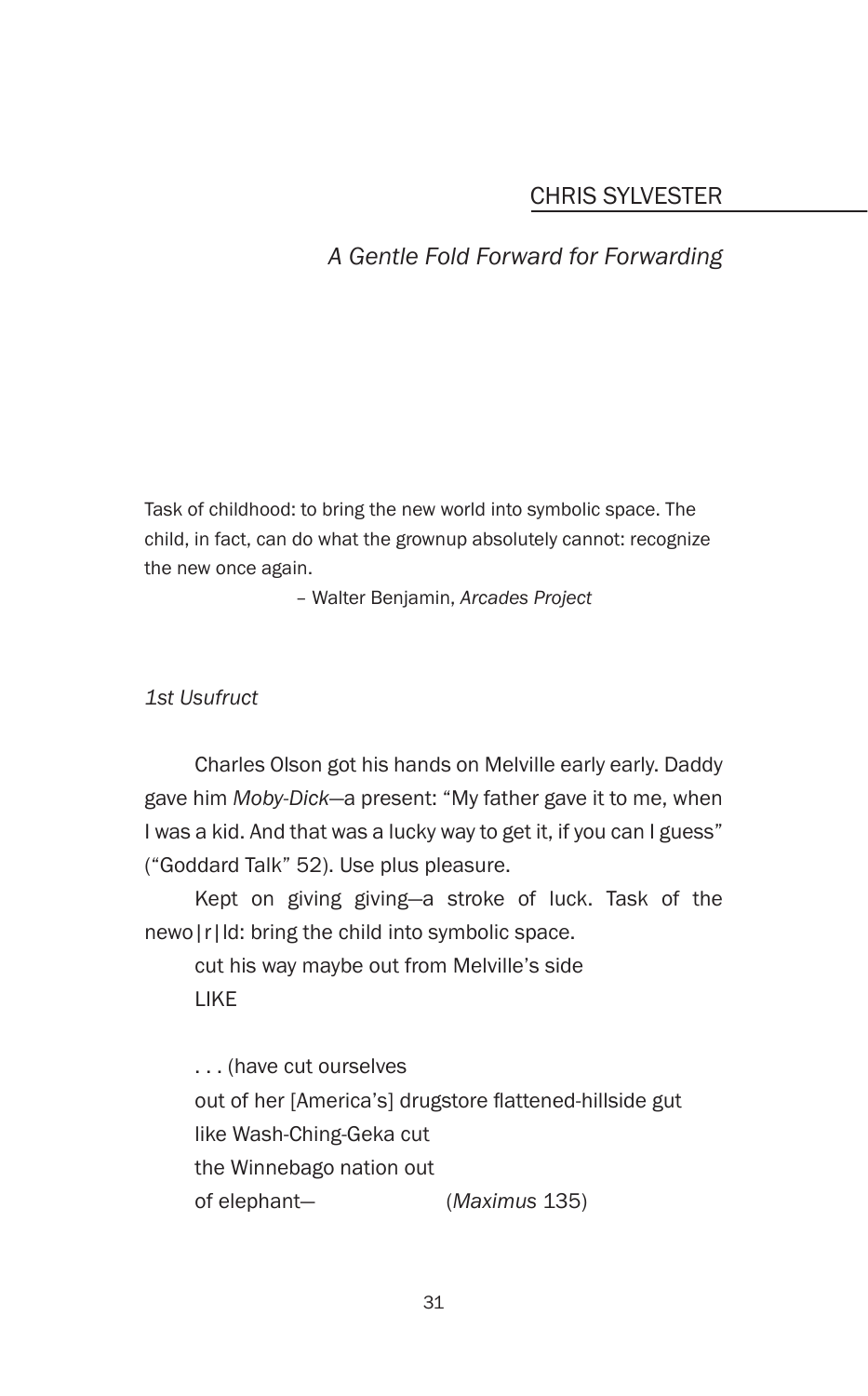Butterick's guide: "The poet's source is a story, 'How Wash-Ching-Geka Destroyed the Elephant and why Elephants are no longer Native American Animals,' from a small booklet entitled *The Trot-Moc Book of Indian Fairy Tales* issued as a promotional device by a Massachusetts shoe manufacturer, *which the poet had kept since a boy*" (193).

kept since a boy LIKE kept in since a boy—

 ("Was the fact that I had again been involved *in* him" ("Goddard Talk" 52).

 Or never left never disentangled never to have gotten out.)

I spell LIKE large because it comes large here. Large and for no good reason.

> Despite "TO HELL WITH, like" (*Maximus* 182) and "to expiate- / like" (*Maximus* 186) and (finally) " . . . *comparison*, or, its bigger name, *symbology*. These are the false faces . . ." ("Human Universe," *Collected Prose* 157)

—false faces being here as real as anything. LIKE,

Task of childhood: untangle Melville's beard. Untangle it when no one else is interested, or, when no one else deserves. When all—even the scholars—lack the proper measure—fidelity:

> # of books or articles published on Melville's work before 1947 (the year of *Call Me Ishmael*'s publication), 31.

# of books or articles published on Melville's work before 1929 (the year Olson received a copy of *Moby-Dick*), 10.

(these numbers may or may not be)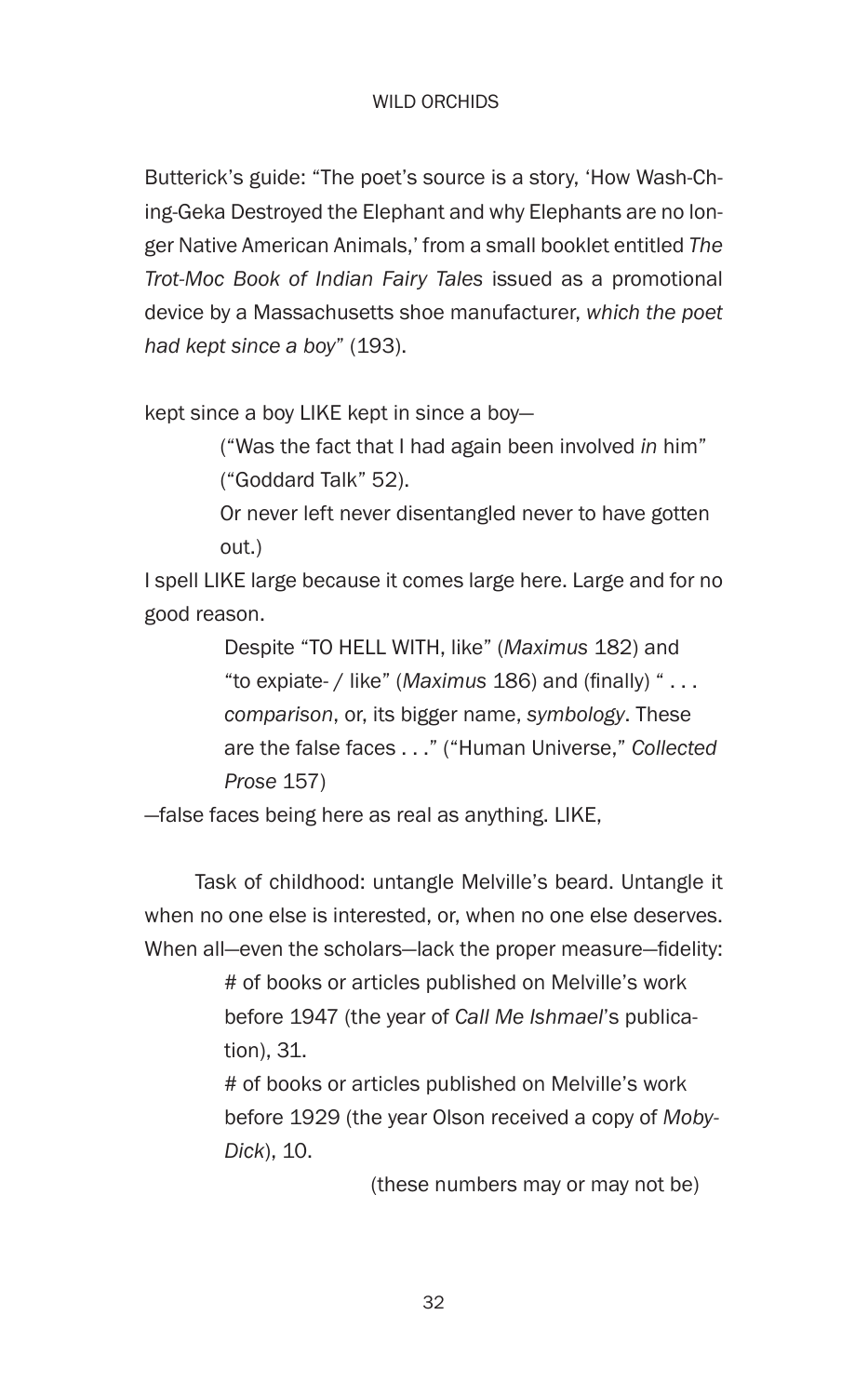Daddy gave it to him and Olson likewise gave it to his son. Early early:

"Like my son has read [*Moby-Dick*], in that wonderful one, that uh—what do you call, what do you call that? Illustrated classics? They're comic strips. Those beauties! They're the best of all. They really have some meat in 'em, those things" ("Goddard Talk" 52).

 Drug-store flattened Melville, so attractive—a lure—to Olson—the "original, aboriginal" (*Call Me Ishmael* 13) hollow from whence he threw so many harpoons:

—so we move: sd the literary man, from hidden places sprang the killer's instrument (*Maximus* 126)

Hidden places—the gutters or frames or margins between comic strip panels.

Fruitful cartoon relationship. Palimpsestic usufruct (use plus pleasure). Working out baby-hood's geometrics and opening its openings onto vistas of the mythic after the end of myth:

"'The night is also a sun,' and the absence of myth is also a myth: *the coldest*, the purest, the only *true* myth" (Bataille 48).

"[Melville] sought prime. *He had the coldness we have*, but he warmed himself by first fires after Flood. It gave him the power to find the lost past of America, the unfound present, and make a myth, *Moby-Dick*, for a people of Ishmaels" (*Call Me Ishmael* 15).

Olson wanted a newo|r|ld space. All at once and early early.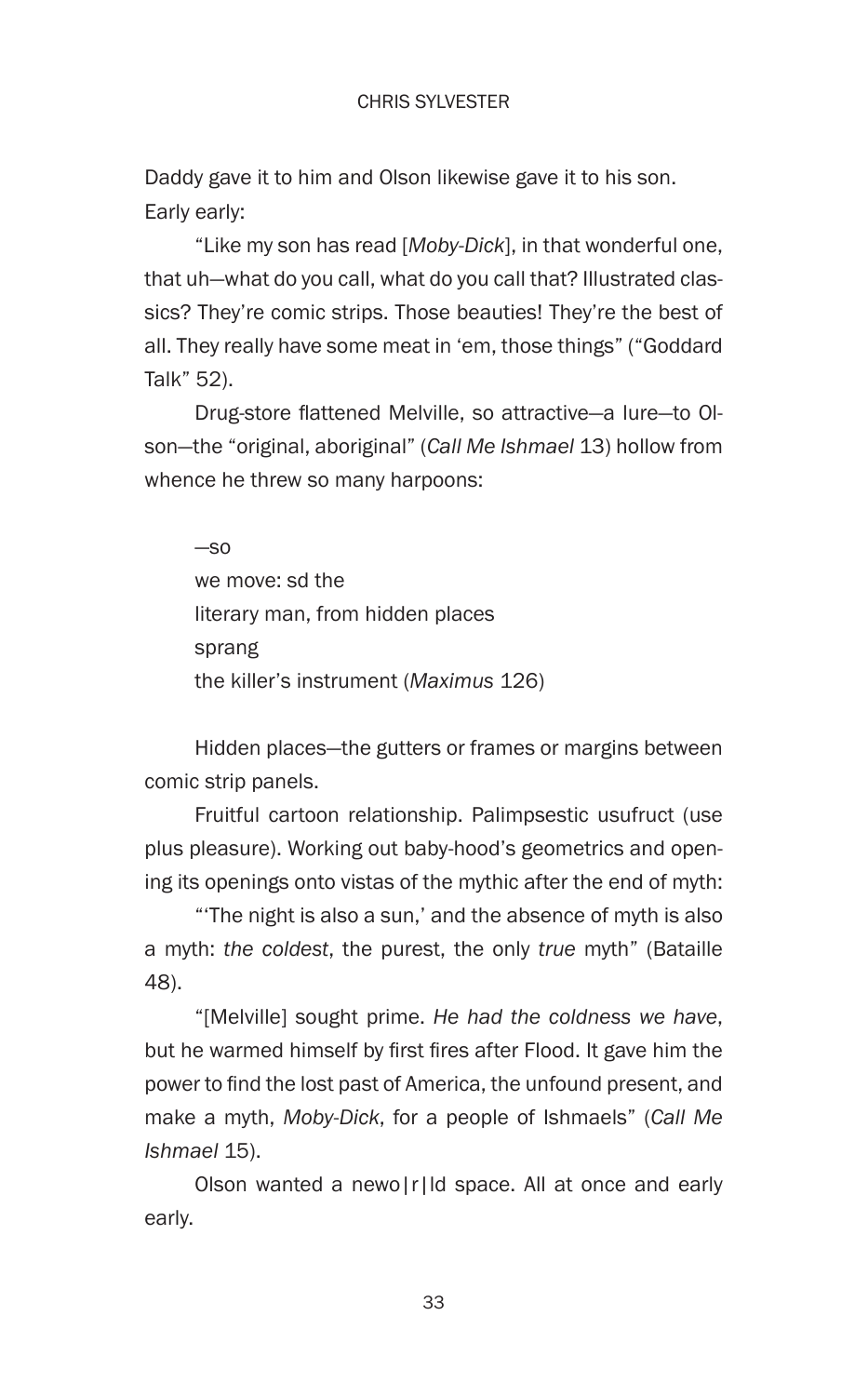Melville was first before Mayans Bigmans Maximus Gloucester.

Before even Olson maybe, a ledge, without really knowing it.

A place to place his foot when "before he did anything, took a step like the bullfighter who leaps back in order to deliver the mortal thrust" (*Call Me Ishmael* 14). Or thrusts.

the number and nature of these barbs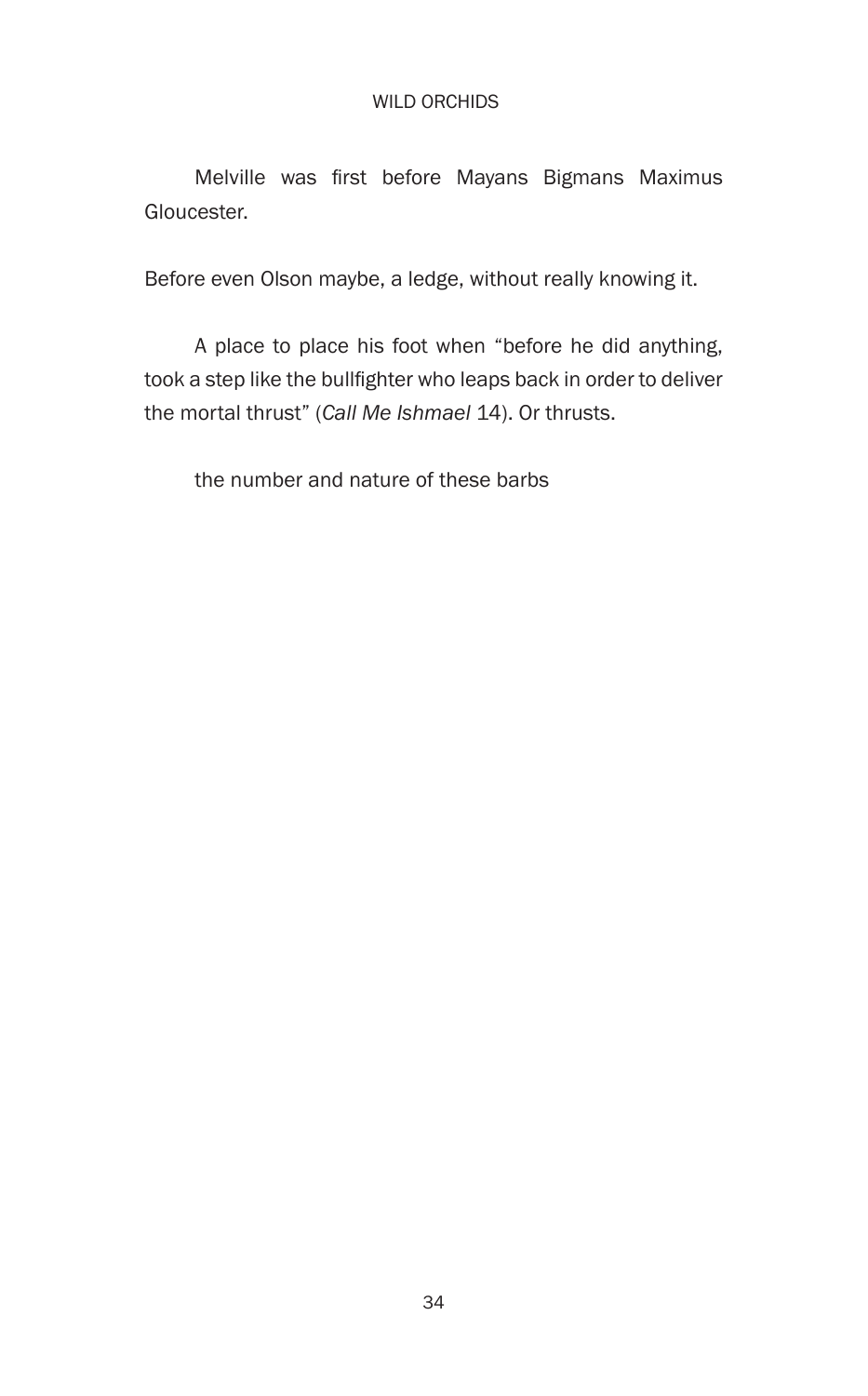*2nd Usufruct*

DADS—

All a play of DADS—who gets who on who—who fathers or fa*h*ters who—and who gets big with who—even here it is a man—a dad—that does this birthing:

 "Maximus is a whelping mother, giving birth / with the crunch of his own pelvis" (*Maximus* 257).

Inscribed in the copy of *Moby-Dick* given Olson by his father:

> When o'er this book, you cast your eyes, Forget your studies and Moby-lize

*Call Me Ishmael*'s dedication:

 O fahter, fahter gone amoong

O eeys that loke

 Loke, fahter your sone!

who or what looks to what or who?

 Primogenitary "false faces"—"masques performed / in the waves" (*Maximus* 346)—

LIKE to LIKE to LIKE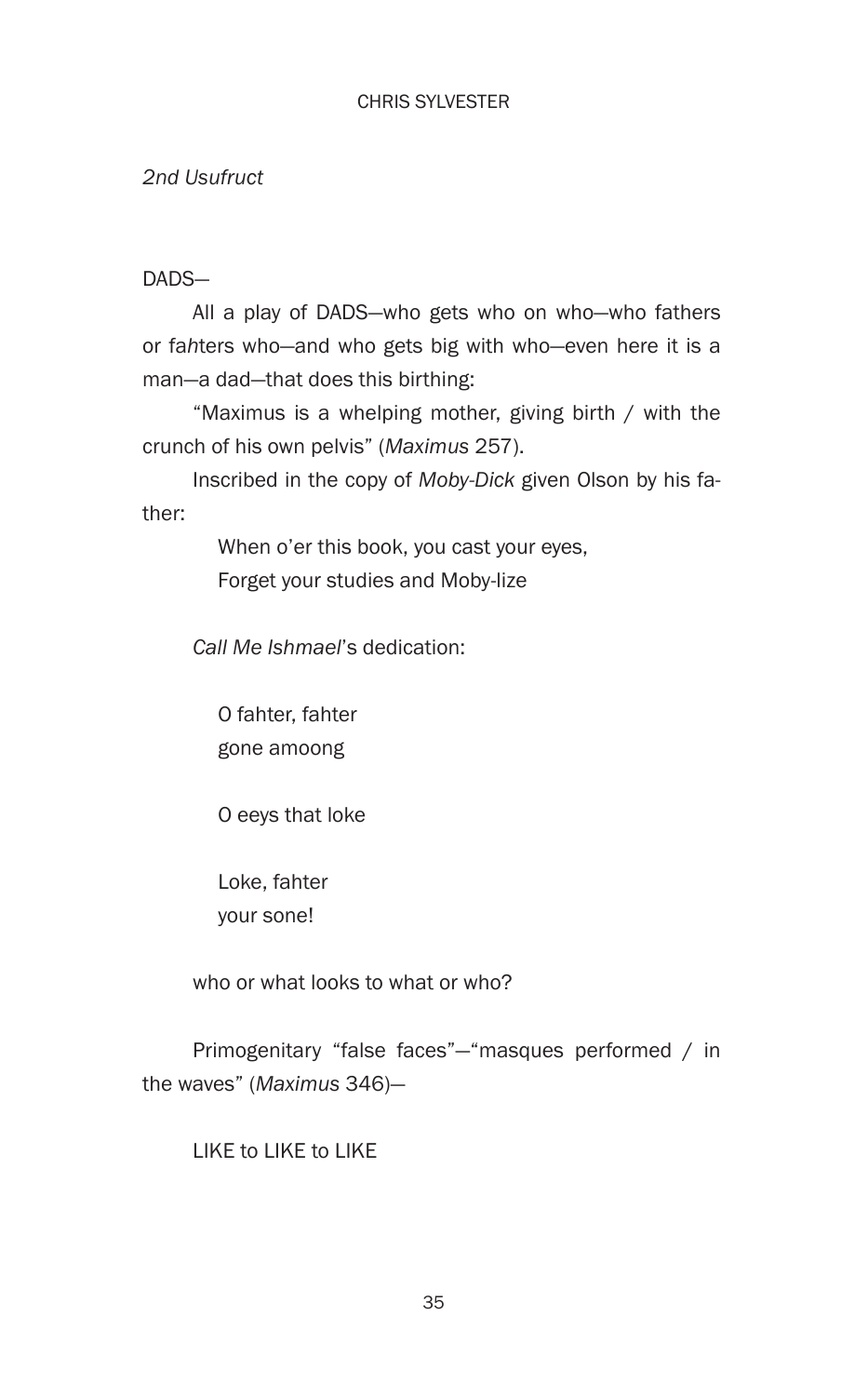LIKE: "he [Melville] gets a lot of lip (who hung in a huge jaw)" ("Letter for Melville 1951," *Collected Poems* 235)

 LIKE: "There is this rock breaches / the earth: the Whale's Jaw / my father stood inside of" (*Maximus* 36)

LIKE: "(huge Swedish teeth like my father's, whom god keeps, because he was really in there" ("The Story of Olson, and Bad Thing," *Collected Poems* 175)

 —ghosting one another—pre- and post-dating one another—spitting or swallowing—one to the other—and "prime" is where?

Prime precisely an empty mouth or Maw place holder for

 Hunger Himself or Mouth-Without-The-World-To-Eat χαω the Muses said the word for the first time conceivably, *chaow* they said or Norse is Ginunga Gap something to fill (*Maximus* 547)

Who gets to have his picture taken "forcing back those teeth" (*Maximus* 36), mugging hard with "unselectedness" ("Human Universe," *Collected Prose* 160)?

 who gets to fill who first to table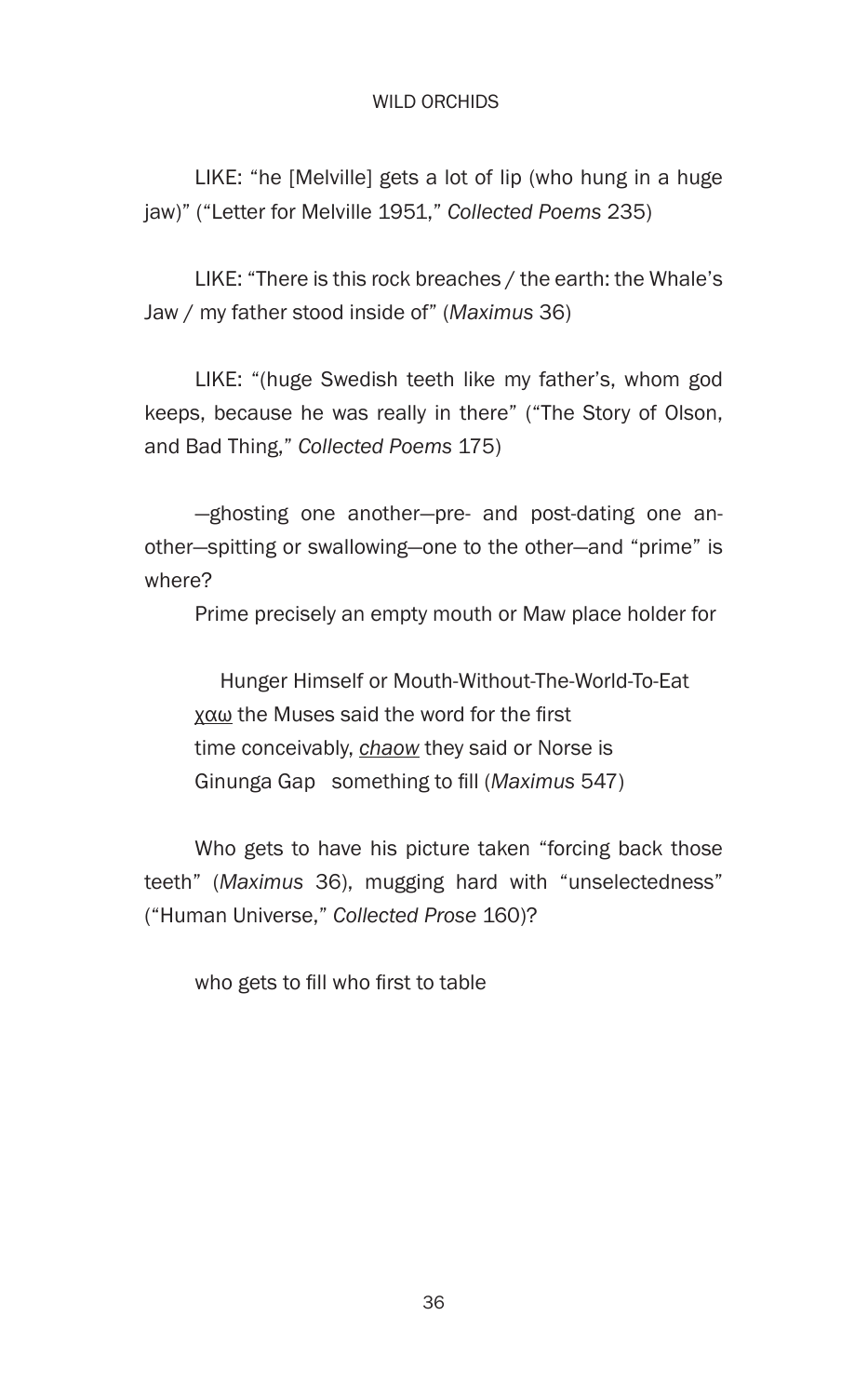*3rd Usufruct*

f*a*hter fa*h*ter

geogr*a*p*h*y e*a*rt*h* h*a*rs*h*ness tom*ah*awk, e*a*rt*h*quakes m*a*c*h*ines wh*a*les*h*ip. *Ah*ab c*a*tc*h*es: *Ah*ab geogr*a*p*h*y, *a*not*h*er *a*ntit*h*etical. No*ah*, *Ah*ab, *Ah*ab's, e*a*rt*h*. re*a*c*h*ing *a*nyt*h*ing, *AH*AB,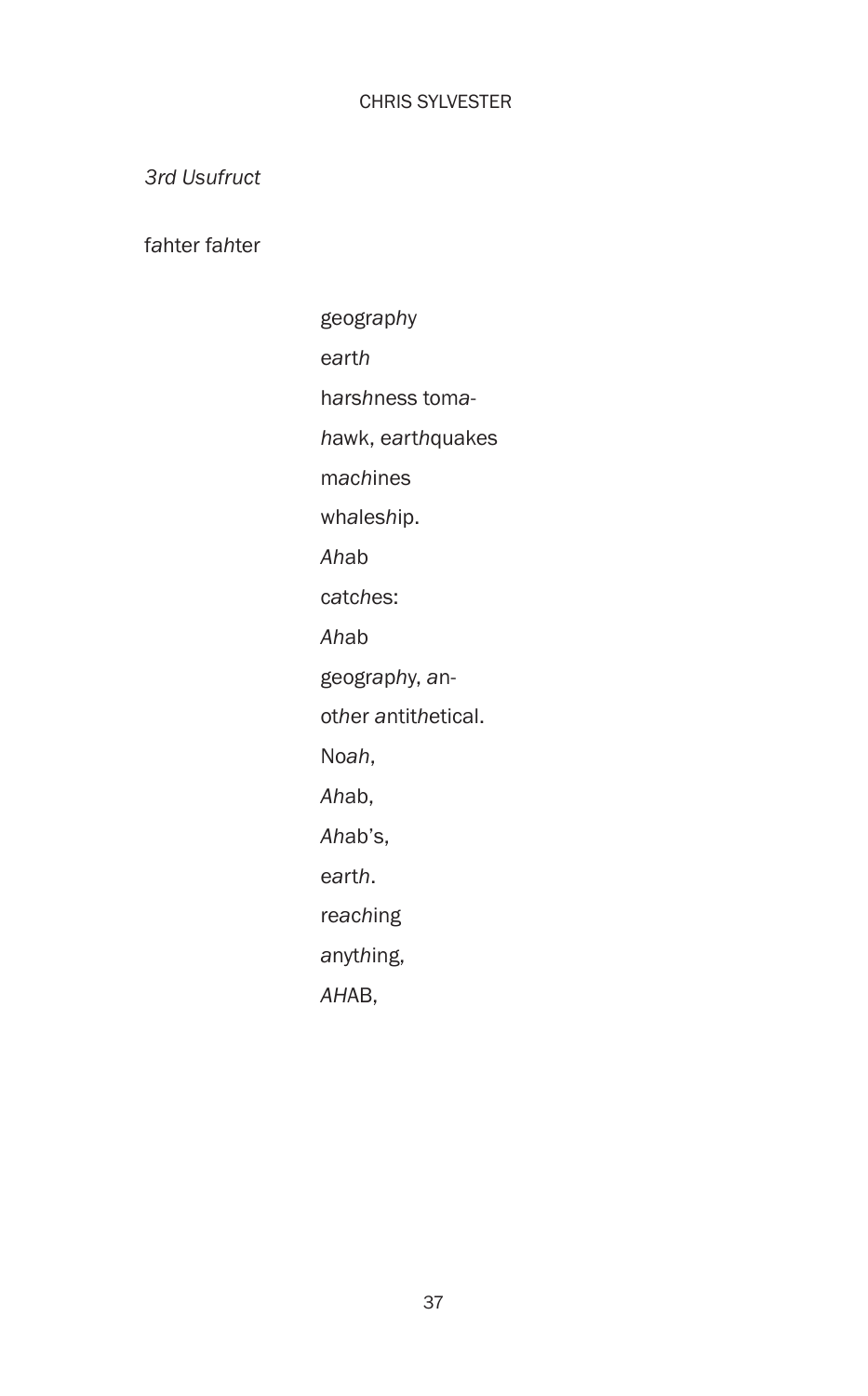*4th Usufruct*

Honor, or color, point

they called it, between the middle chief and the heart, point

And if nasturtium

| is my shield          | In Moby-Dick the sea, its creature, and       |
|-----------------------|-----------------------------------------------|
|                       | man are all savage. The Whale is "athirst"    |
| and my song           | for human blood." Ahab has "that that's       |
| a cantus firmus       | bloody on his mind." The sea will "forever    |
|                       | and forever, to the crack of doom, insult and |
|                       | murder man."                                  |
| 1                     | It is cannibalism. Even Ishmael, the          |
|                       | orphan who survives the destruction, cries    |
| it is change, no more | out: "I myself am a savage, owing no alle-    |
|                       | giance but to the King of Cannibals; and      |
| and yet no less is    | ready at any moment to rebel against him."    |
| the edge of           | It is the facts, to a first people.           |
| the discrimination    |                                               |
| wielded: cause        | (Nothing is without efficient cause)          |
| is not the equal of,  |                                               |
| the error of,         |                                               |
| act                   |                                               |
| (Maximus 97)          | (Call Me Ishmael 81)                          |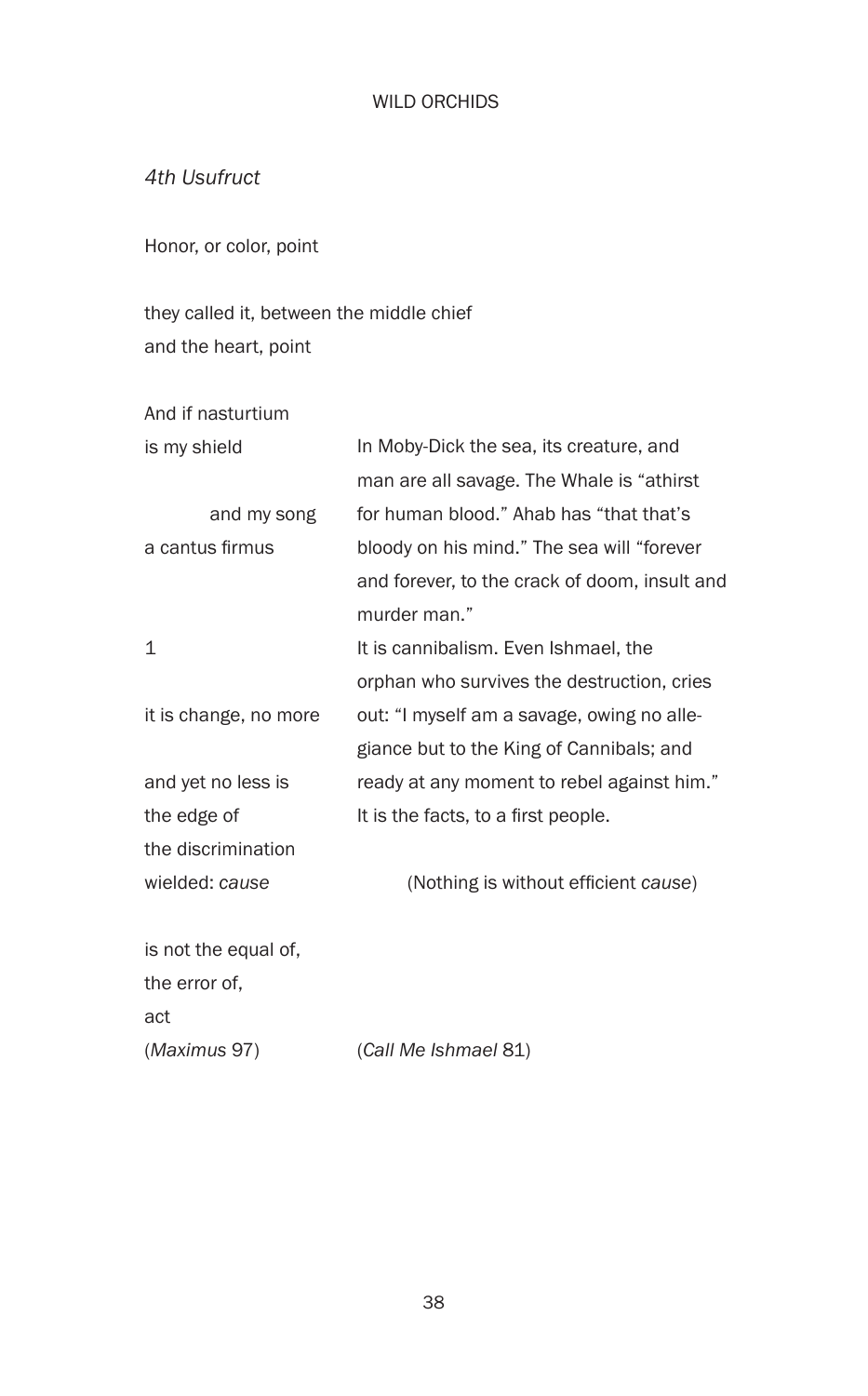## CHRIS SYLVESTER

Ectoplasmic armor trying on dad's clothes and seeing they fit that they're yours more than his

"Out, / is the cry of a coat of wonder" (*Maximus* 139).

heraldic American amour donned to do battle with who

being after all

your own dad's ghost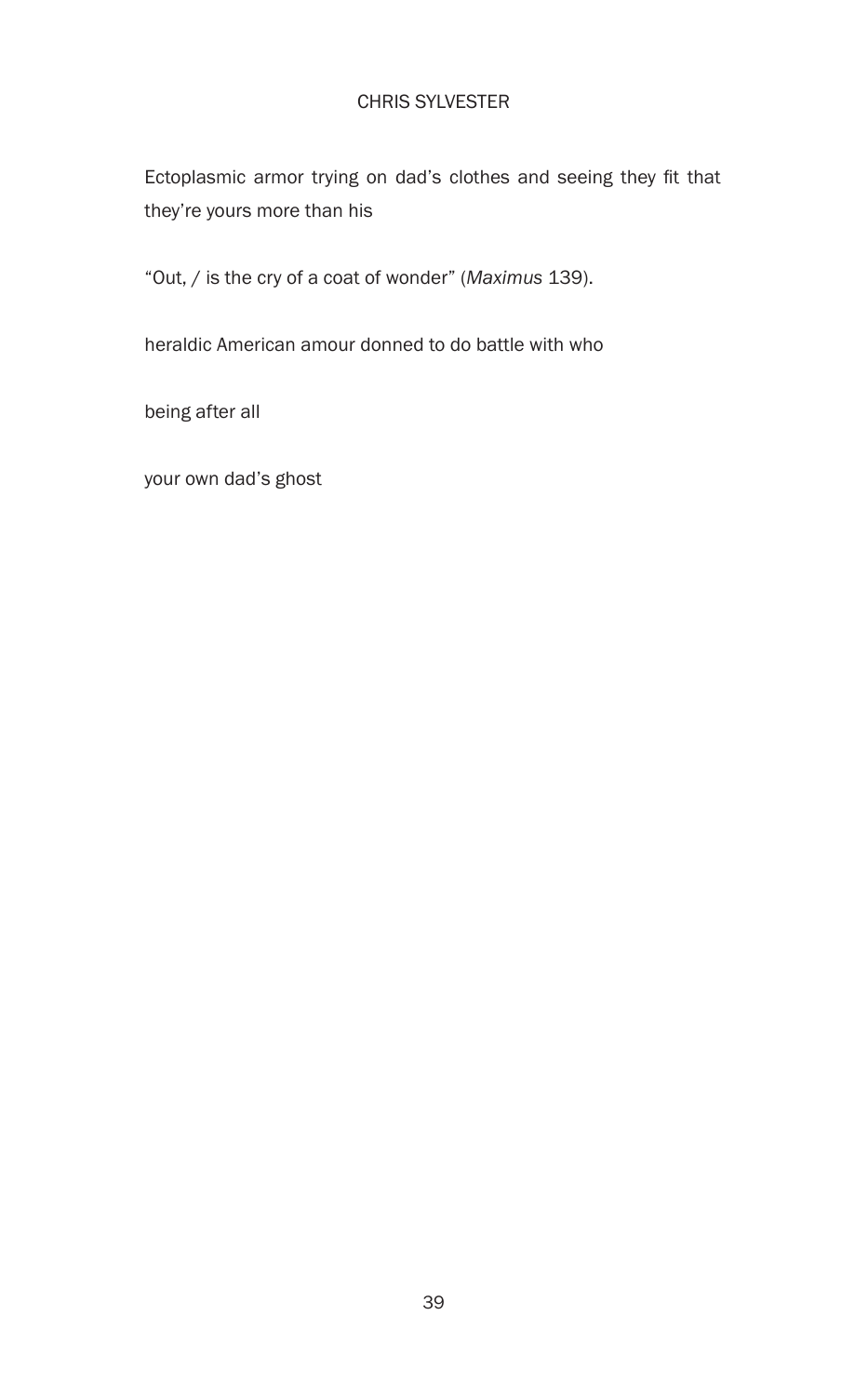*5th Usufruct* (a Fact after, the "Last Fact")

"[This] is the Ahab-World and it is wicked" (*Call Me Ishmael* 54).

1946: release of Disney's "The Whale Who Wanted to Sing at the Met." ". . . the tragic story of . . ."

"you sing, you / who also / wants" (*Maximus* 20). "Willie could sing in three different voices."

from Captain Ahab, "'great man'" (*Call Me Ishmael* 64) to Professor Tetti Tatti, impresario "Efficient cause" is; there might be an opera singer in the beastly belly.

You can tell them this: the land-spout's put all the diapers up in the trees (what musicians call the middle voice, to command it is to be in business (*Maximus* 40)

For his troubles Willie gets the harpoon. "EQUALS: / tragedy" (*Call Me Ishmael* 65)

"You see, Willie's singing was a miracle, and people aren't used to miracles."

The cartoons get it. Antemosaic. "I transcribe them as they stand" (*Call Me Ishmael* 52): ". . . comic strips. Those beauties!" ("Goddard Talk" 52)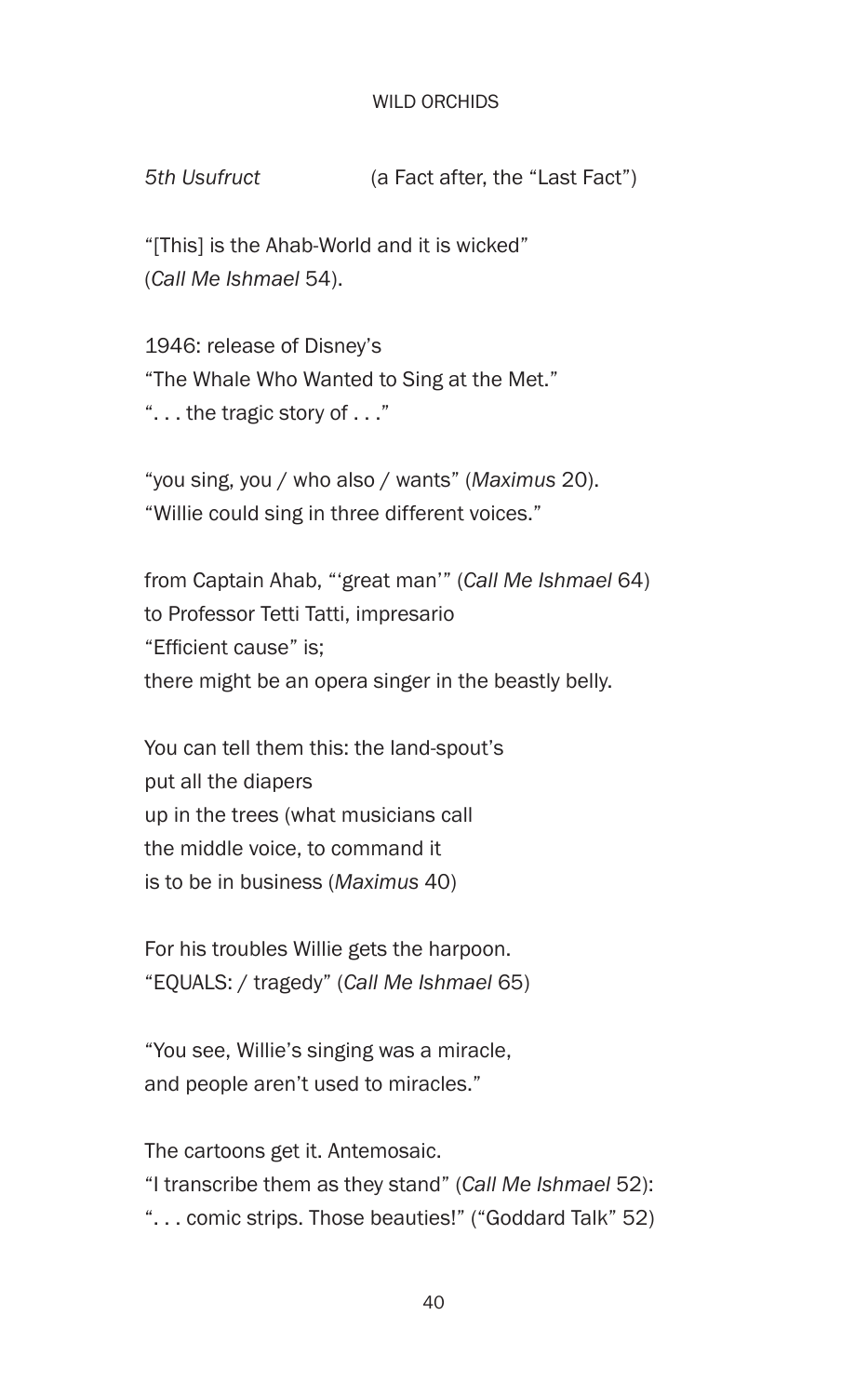*6th Usufruct*

"Divine / Inert" (*Maximus* 126):

non stop relations substitutions between

Prince of the Husting to Prince of the Husting to Prince of the Husting to Prince of the Husting to Prince of the Husting to Prince of the Husting to Prince of the Husting to Prince of the Husting to Prince of the Husting to Prince of the Husting to Prince of the Husting to Prince of the Husting to Prince of the Husting to Prince of the Husting to Prince of the Husting to Prince of the Husting to Prince of the Husting to Prince of the Husting to Prince of the Husting to Prince of the Husting to Prince of the Husting to Prince of the Husting to Prince of the Husting to Prince of the Husting to Prince of the Husting to Prince of the Husting to Prince of the Husting to Prince of the Husting to Prince of the Husting to Prince of the Husting to Prince of the Husting to Prince of the Husting to Prince of the Husting to Prince of the Husting to Prince of the Husting to Prince of the Husting to Prince of the Husting to Prince of the Husting to Prince of the Husting to Prince of the Husting to Prince of the Husting to Prince of the Husting to Prince of the Husting to Prince of the Husting to Prince of the Husting to Prince of the Husting to Prince of the Husting to Prince of the Husting to Prince of the Husting to Prince of the Husting to Prince of the Husting to Prince of the Husting to Prince of the Husting to Prince of the Husting to Prince of the Husting to Prince of the Husting to Prince of the Husting

Divine Inert: no Dads no

Kings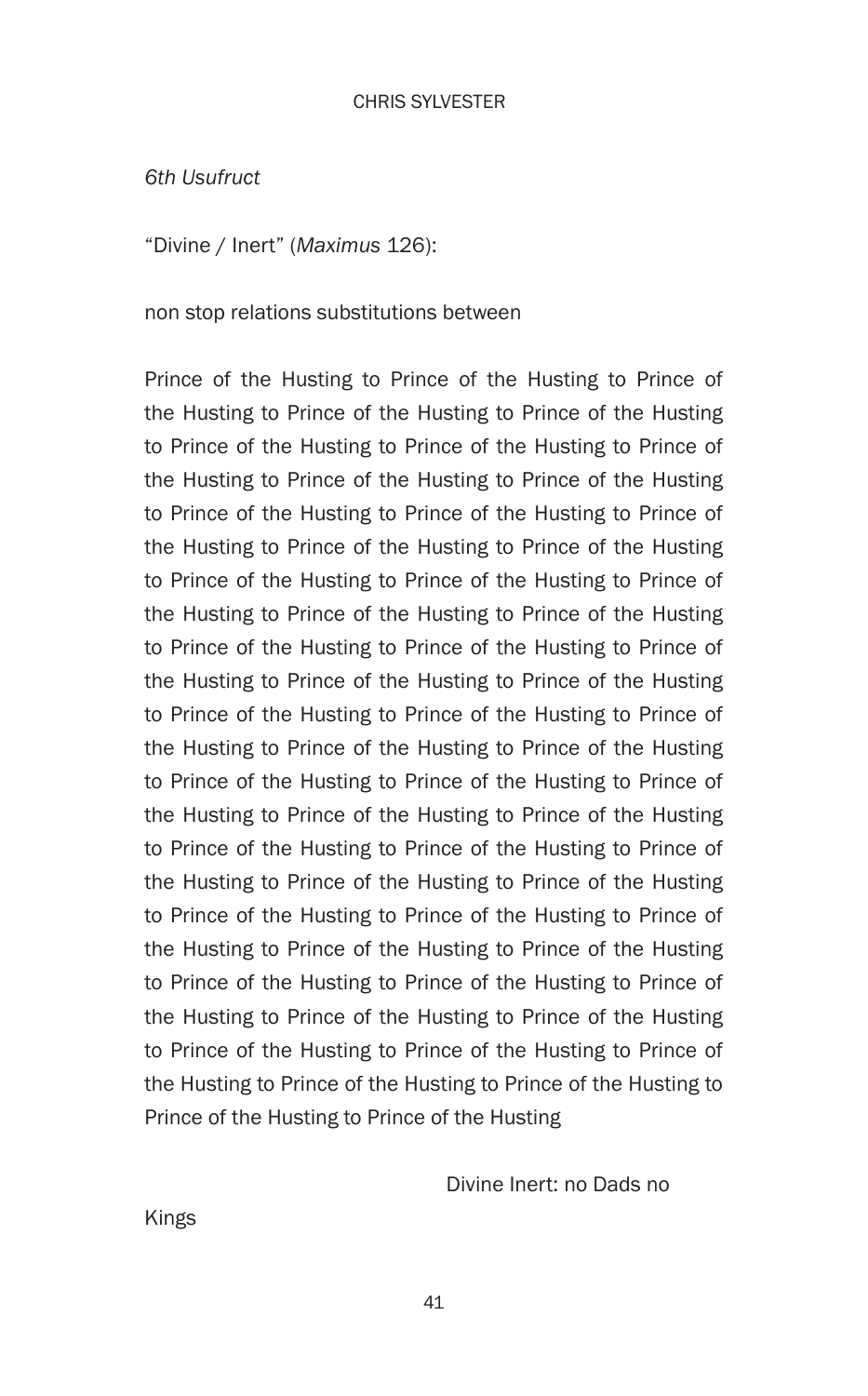## *7th Usufruct*

1.

The myth is after myth there is no myth.

 That there is "efficient cause" to believe in the death of the mythic "is not the equal of" Melville's act:

 That it/he persists in its/his coldness.

"Melville's ethic is mythic" (*Call Me Ishmael* 83).

2.

 Myth—with Melville—shifts from filial piety (a tracing back through time drive back for origin) to continued filiations (a web or network of tenuous relations between possible origins, pseudo-origins, unverifiable unstable multiple and multiplying paternities):

"Melville was agonized over paternity. He suffered as a son. He had lost the source. He demanded to know the father" (*Call Me Ishmael* 82).

To demand is not the same as to get

3.

Cartoons and comic strips also show the shift—that father's are there not for fathering only use plus pleasure exuberant citation play—panel to panel added

but with the further complication that was Olson's the space field.

LIKE,

Time a secondary effect of the spatial organization of events—a false face. History becomes "islands hidden in the blood" (*Maximus* 5)—adjacent—paratactic—unordered by occurrence.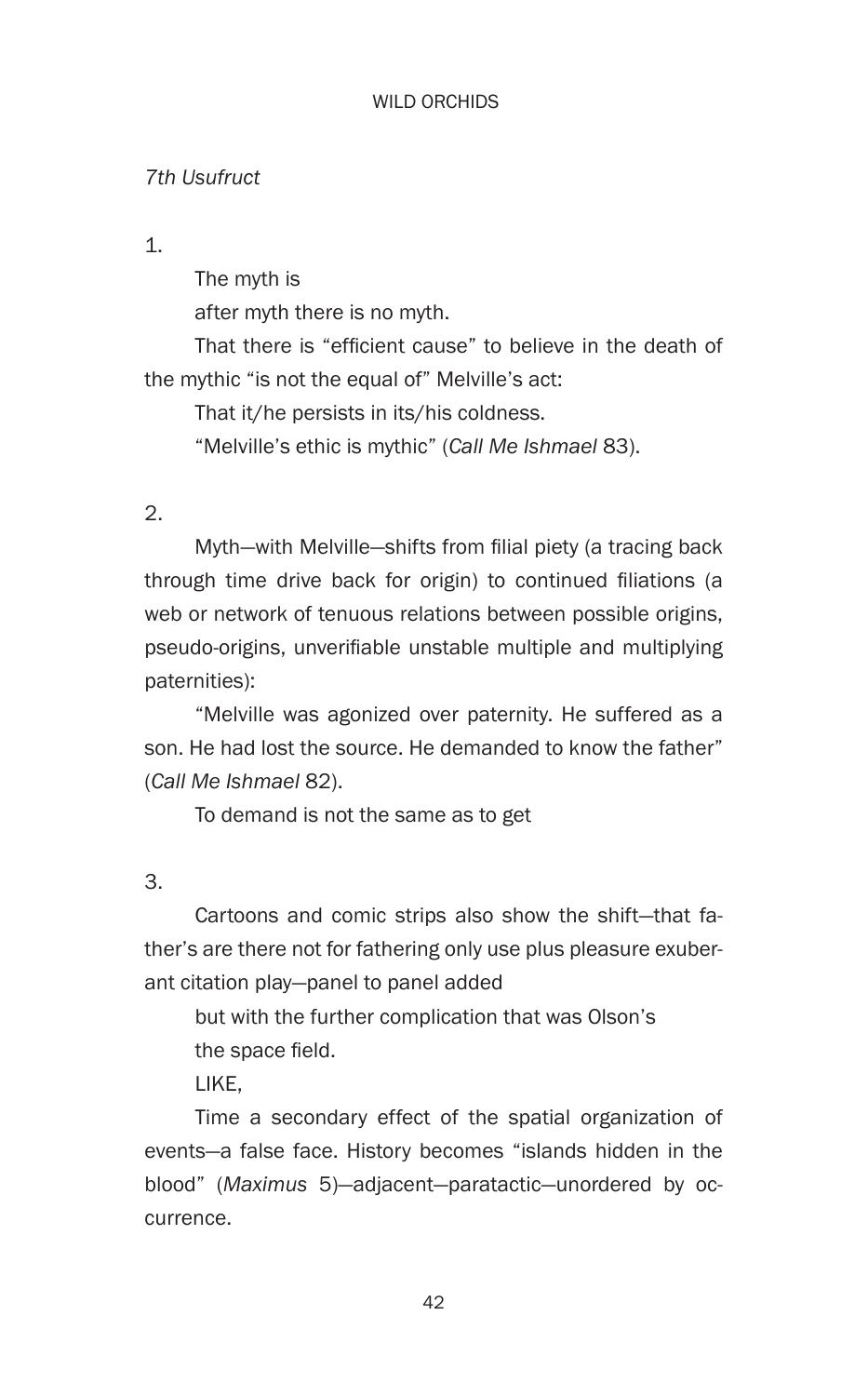Organized solely by connection via somewhat arbitrary fidelity

In this sense Charles Olson could very well be Melville's dad and Karl Olson Melville's son.

4.

Pick and choose and sort through debris.

If "Space was the paradise Melville was exile of" (*Call Me Ishmael* 82), Olson comes upon it like Ishmael does a heap of whale bones—rubble.

And Melville, Judea: "bones of rocks, —crunched, knawed, & mumbled—mere refuse & rubbish of creation . . ." (*Call Me Ishmael* 98).

"I take SPACE to be the central fact to man born in America" (*Call Me Ishmael* 11) thereby folds directly into "I am interfused / with the rubbish / of creation" (*Maximus* 154) and "We pick / a private way / among debris / of common / wealths—" (*Maximus* 132).

And to pick a private way when "love is not easy" (*Maximus* 7) is to struggle continually with fidelity.

struggle, to do battle with who

5.

The failure then is not Melville's, his return to the Holy Land and—correspondingly—the new testament.

the failure is with space to be a paradise proper to make myth easy For his troubles Willie still gets the harpoon.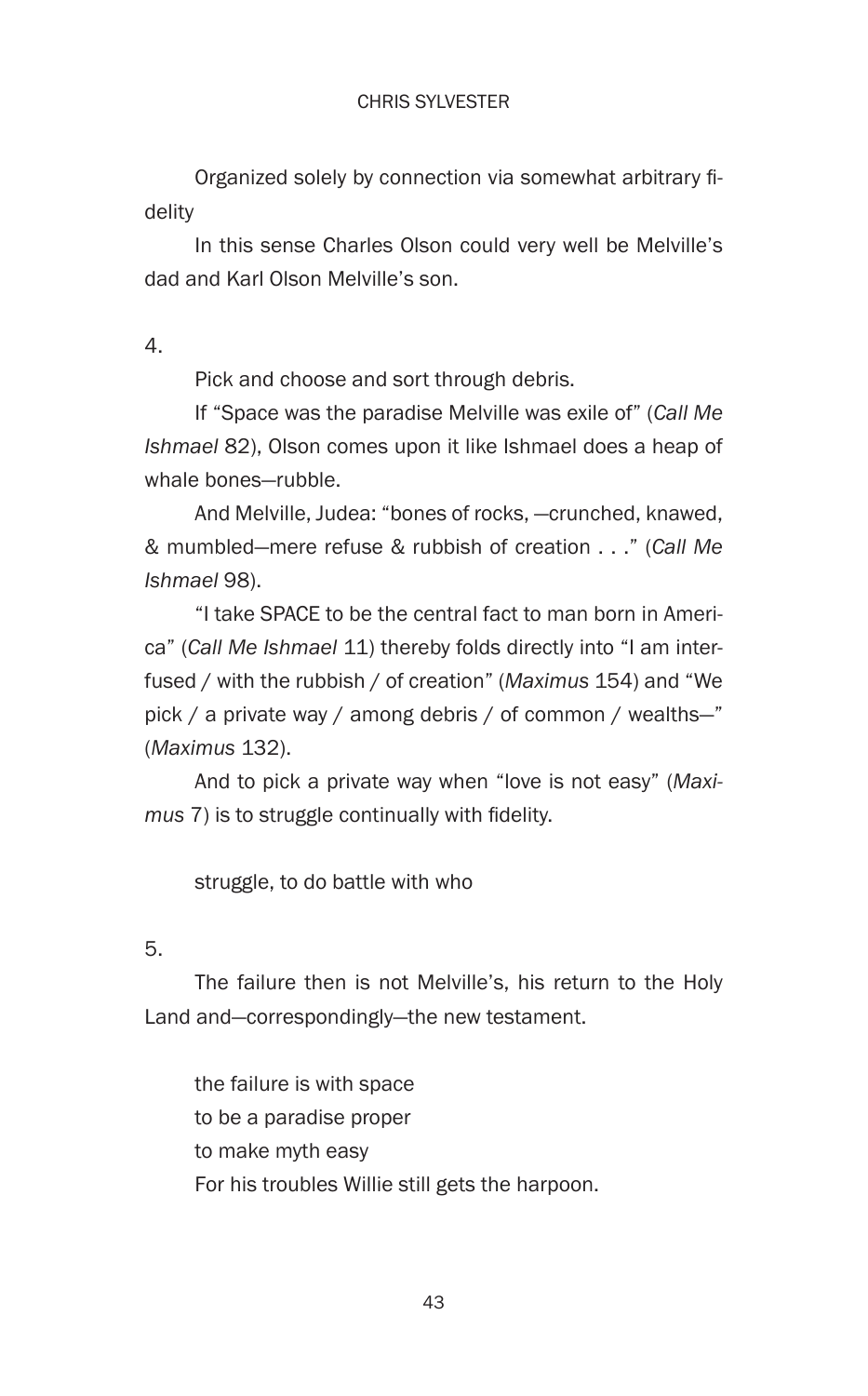6.

The source no longer an option—outsourced—Melville's lament Olson's fact "to be dealt with" (*Maximus* 6)—busted up with temporality—the father done in

—does not mean absent dad but a proliferation of dads

of dadly sons and sonly dads.

Task of the child: to bring the newo|r|ld into dad(less) or (d)addled space.

 Task of childhood: choose and bear fidelity to a dad or dads in an infinite field of dads

 —witness the figure of Maximus—

the child her/him-self another dad among them.

in a cartoonish play panel to panel added

Olson's father gave him *Moby-Dick* early early Olson would not give his father a suitcase Melville would not give either one of them a reason to "Moby-lize."

there can never be a reason one wants to say anymore use plus pleasure outside the bounds of cause

7.

Another Melville Olson wrote—himself—another Fahter to be himself—in *Call Me Ishmael*.

the Book of the Ghost or Ghosts of the Dad or Dads